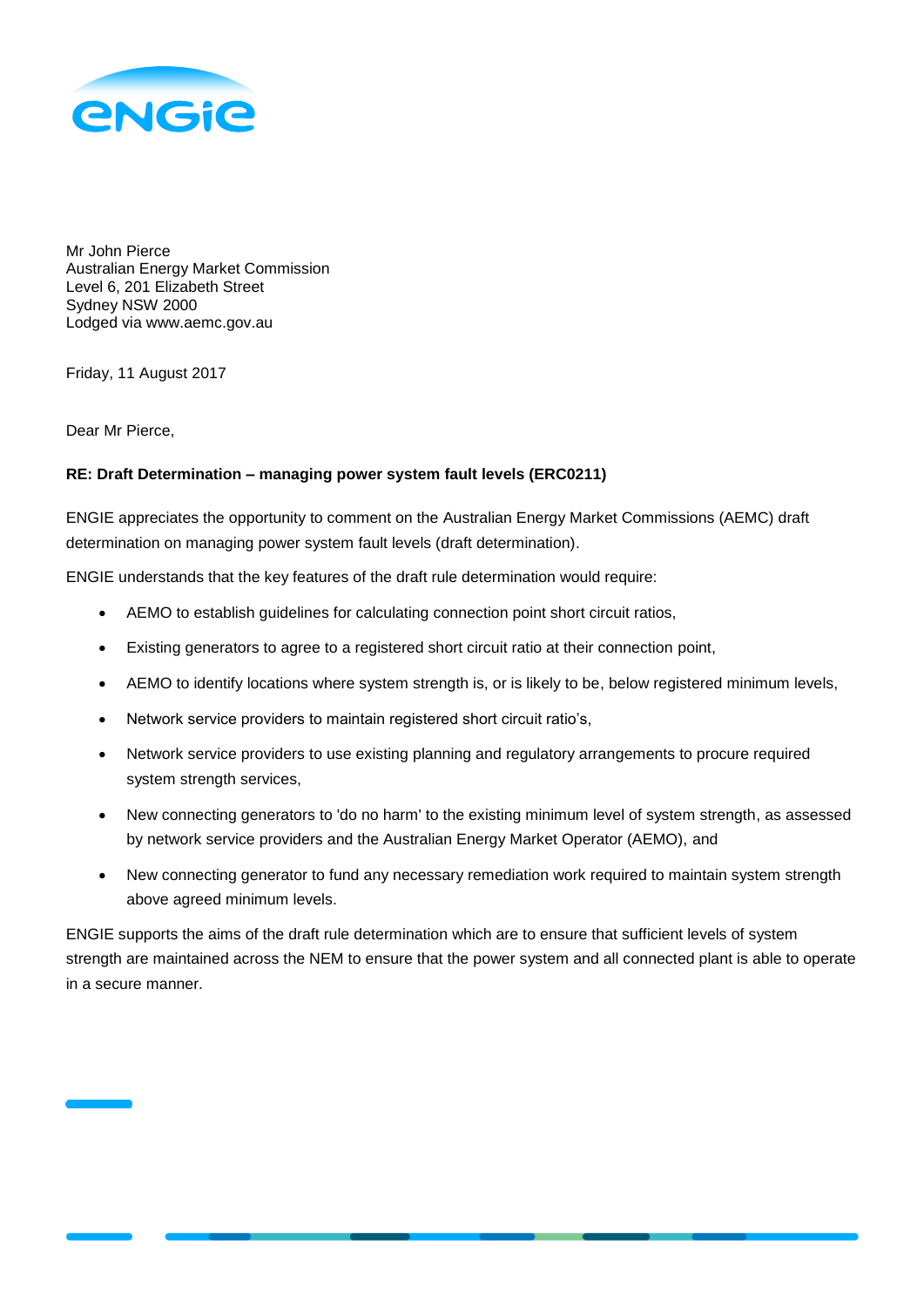

ENGIE also supports many elements of the proposed framework for the management and procurement of system strength services, with one notable exception. ENGIE does not support the proposal that network service providers would have responsibility for maintaining minimum levels of system strength.

ENGIE believes that a more preferable approach would be to assign responsibility for maintaining minimum levels of system strength to the independent power system and market operator – AEMO.

There are several reasons that ENGIE believes lead to the conclusion that AEMO is more suited to managing system strength than network service providers. In summary these reasons can be classified as roles and responsibilities, competition versus regulation and practical considerations. These are discussed in turn below.

## *Roles and responsibilities*

ENGIE believes that responsibility for maintaining system strength fits more appropriately with the roles and responsibilities of AEMO as defined in the national electricity law (NEL). ENGIE refers to the NEL clause 49 - AEMO's statutory functions and in particular, and notes clause 49(1)(e) in which AEMO is assigned the function to "maintain power system security". In contrast, the NEL defines network service providers as having responsibility to "... own, control or operate a transmission or distribution system that form part of the interconnected national electricity system".

In restricting network service providers' responsibilities to ownership, control and operation of the transmission system, the NEL has excluded network service providers from responsibilities for management of power system security services such as system strength. Furthermore, in specifically allocating the much broader power system security responsibility to AEMO, the NEL has ensured clear demarcation of responsibilities between network service providers and AEMO.

In addition to the NEL, the national electricity rules (NER) in clause 4.3.1 sets out AEMO power system security responsibilities in additional detail, prescribing AEMO with responsibility to (in summary):

- maintain power system security,
- operate within the technical envelope,
- operate all plant within appropriate limits,
- assess impact of plant on the power system,
- determine and assess impact of constraints, and
- utilise ancillary services to maintain satisfactory power system operation.

Furthermore, the NER in clause 4.6.1 assigns to AEMO specific responsibilities for management of power system fault levels (system strength) in the NEM. Admittedly this clause currently refers to the issue of fault levels exceeding the limits, and not to the issue of lower fault levels. ENGIE believes however that the principle that AEMO be responsible for management of fault levels is clearly established by this clause.

ENGIE believes that by assigning responsibilities for system strength procurement to network service providers, the AEMC would be moving outside of the policy and regulatory framework established by the NEL and NER. If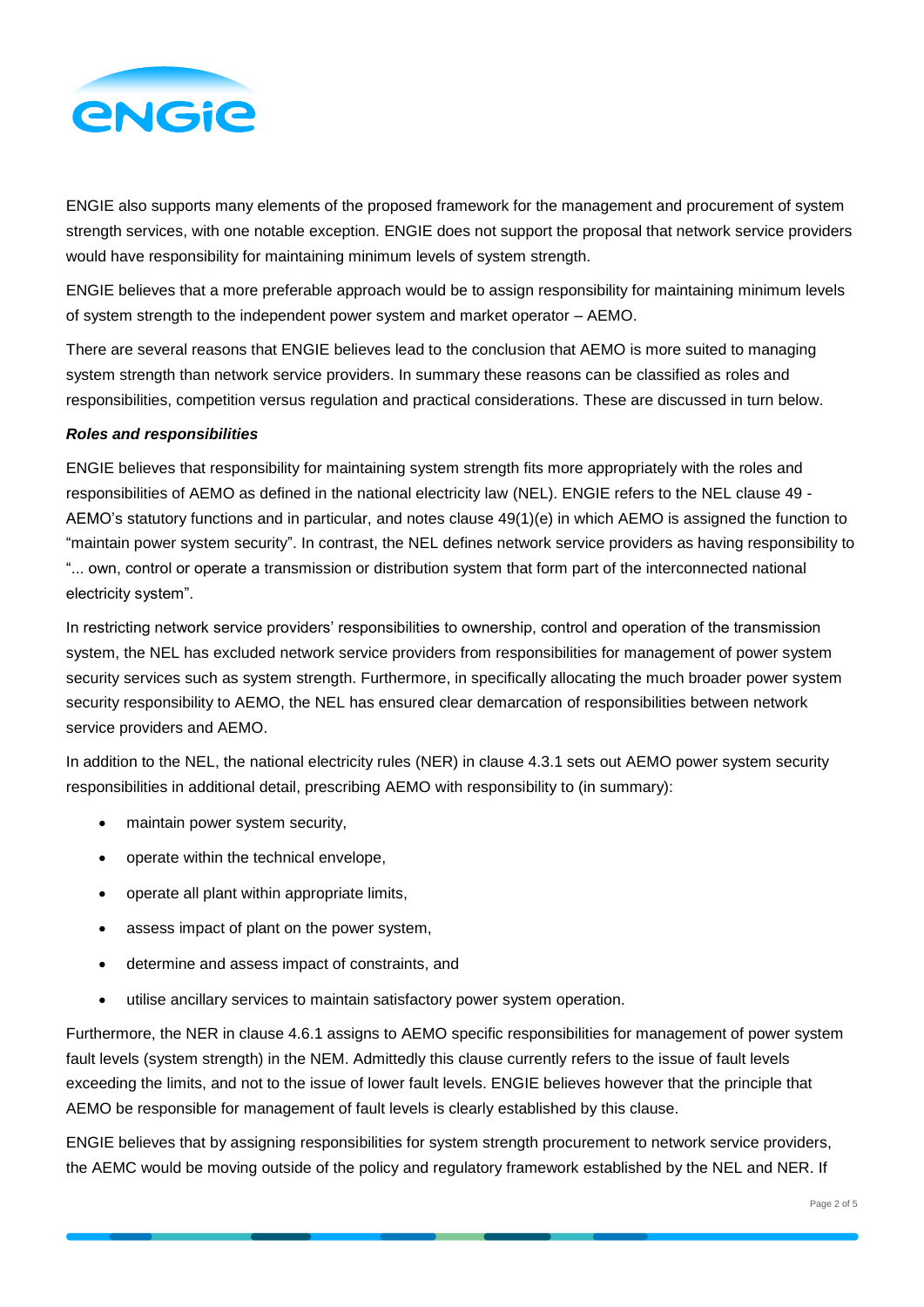

such a step is to be taken, then the fundamental principle of power system security management being assigned to one entity (AEMO) will be undermined. This is a step that should not be taken lightly, as it is vital that there remain an unambiguous allocation of responsibility for the critical function of maintaining power system security. This will be especially important as the power system transitions towards new technical and regulatory challenges where clear accountability will be of even greater importance.

# *Competition versus regulation*

As well as the above policy and regulatory concerns, ENGIE also believes that by assigning responsibility for fault level management to the network service providers, the AEMC are in effect proposing that system strength become part of the regulated framework of services provided by network service providers. ENGIE believes that it is more desirable that the procurement of system strength services be carried out within a competitive framework, as this is more likely to deliver efficient outcomes.

The regulated network framework was established at the commencement of the NEM when it was realised that the network was a natural monopoly and was therefore not suited to being exposed to competitive forces. System strength services are able to be provided by a range of service providers and therefore cannot be regarded as monopoly services.

Another possible justification that might be applied for regulating the procurement of system strength services could be that a competitive regime had been trialled, but there was evidence of market failure, necessitating the imposition of a regulated solution. Given that there has been no effort to implement a competitive solution however, this justification cannot be applied at this time.

# *Practical considerations*

System strength is dependent on, amongst other things, the number of synchronous generators that are online at any particular time. Network service providers have no direct involvement in the operation of the national electricity market which determines the commitment and dispatch of scheduled generators. AEMO on the other hand, as the independent market and power system operator, have a number of powers and mechanisms available which could be utilised in managing system strength.

One of these existing mechanisms available to AEMO are constraint equations which AEMO utilises within the NEM dispatch engine to ensure that dispatch outcomes remain within the secure technical envelope. In early July this year, AEMO introduced a new set of constraint equations specifically to maintain adequate system strength levels within South Australia (see AEMO market notice 58783 dated 3 July 2017). AEMO continued to refine the operation of these system strength constraints and on the 19 July 2017, AEMO announced (via market notice 58845) that the system strength constraints had been automated, so that it would only apply when there was insufficient synchronous generation online.

At a recent NEM wholesale forum, AEMO confirmed that they are continuing to work on the newly developed system strength constraints, and are hoping to introduce some further developments and refinements to their application towards managing system strength levels.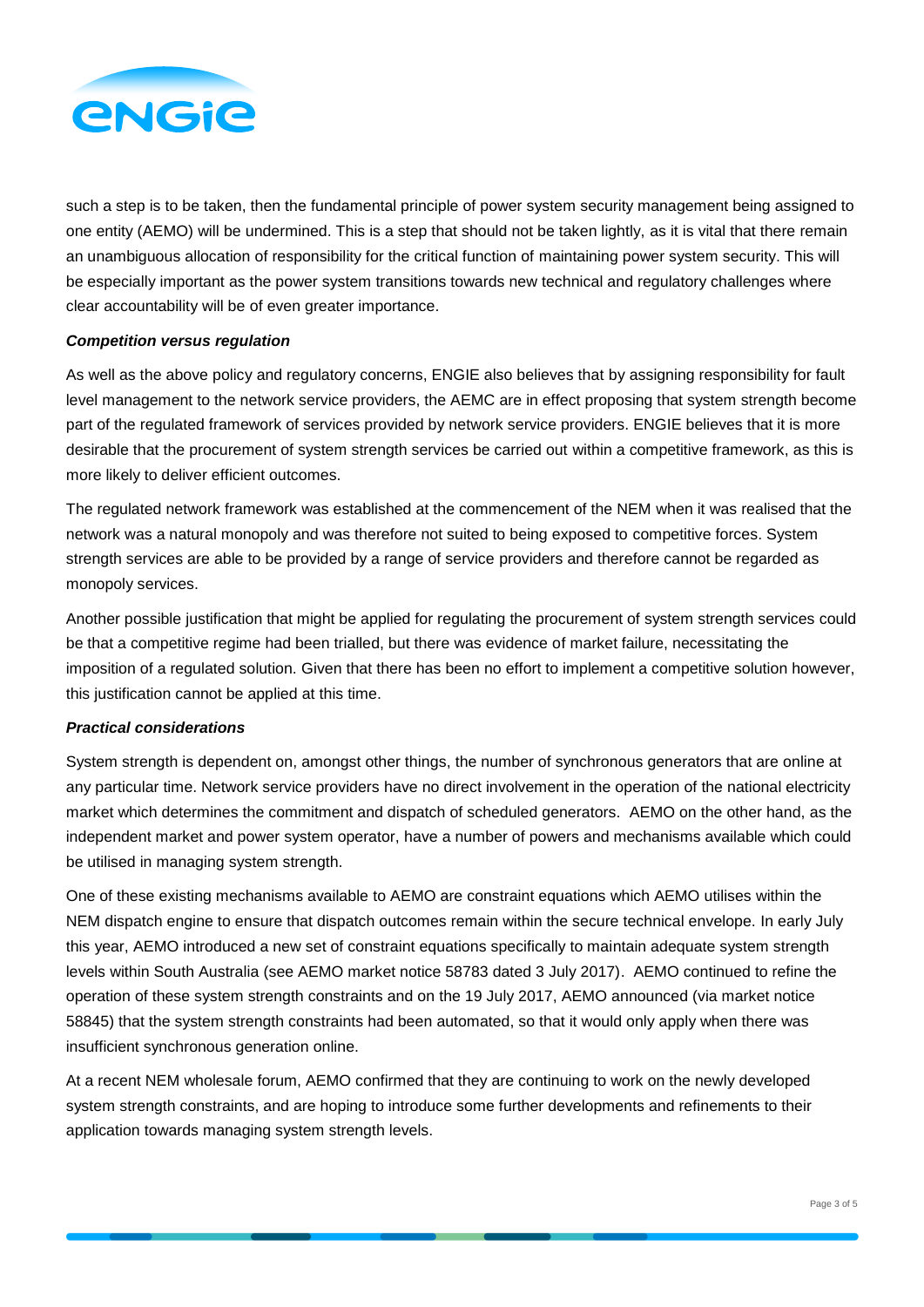

These developments by AEMO in designing and applying new forms of constraints to manage system strength is an example of the fact that the management of system strength is within AEMO's area of responsibility, and that it is capable currently of responding to this need.

As well as constraint equations, there are additional tools and mechanisms available to AEMO to respond to the need to manage system strength. One of these is procurement of ancillary services. Under the national electricity rules, AEMO is able to procure network support and control ancillary services (NSCAS) under the provisions of NER clauses 3.11.3 and 3.11.5. Admittedly, the current arrangements in clause 3.11.3 does require that, having identified an NSCAS need, AEMO may (not must) request the relevant network service providers to advise if and when it will be in a position to resolve the need. Clause 3.11.3 then requires AEMO to assess the adequacy of the network service provider's response, and if AEMO believes that there remains a risk to power system security and / or reliability, then AEMO must use reasonable endeavours to meet the NSCAS need.

These NSCAS arrangements make it clear that AEMO bears the ultimate responsibility for the adequate procurements of these services, and this can easily be applied to procurement of system strength services.

ENGIE believes that the existing mechanisms of constraint equations and ancillary service procurement could be developed and refined to allow AEMO to have greater control over the management of system strength, leading to more effective and efficient overall outcomes.

## *Specific comments*

As well as the above general comments on the draft determination, ENGIE has a few specific comments to make, and these are included below.

ENGIE notes that the draft determination uses both terms *system strength* and *short circuit ratio* and seems to apply between these two terms interchangeably. These are in fact very distinct terms with system strength being an absolute measure of the fault level at a particular point in the power system, whereas short circuit ratio is a derived quantity being the quotient of system strength in MVA and the local generation capacity in MW.

One example of where the draft determination seems to confuse these two terms is in the summary of the draft rule on page I, which describes the requirement on new connecting generators to 'do no harm' to the minimum level of system strength to nearby connection points. This is confusing – a new generator cannot reduce the system strength – the worst it can do is contribute no fault current. In the draft rule in new clause 5.3.4B however, the obligation on connecting generators is described not in terms of system strength, but in terms of the short circuit ratio. So there appear to be an inconsistency between the draft determination and the draft rule itself.

Another concern with the draft determination relates to the practicality of using the short circuit ratio as a suitable measure for the purposes described in draft rule 5.3.4B. For example, the draft rule requires AEMO to 'ensure that there are processes in place" to identify where the short circuit ratio at a connection point is or is likely to be below a registered level, and if so, notify the relevant network service provider and registered participant. ENGIE's concern with this approach is given that short circuit ratio is a function of the MW capacity of the connected generators at the connection point, as generators are brought on and off line as part of the normal dispatch process, the short circuit ratio will rise and fall. At some connections points, this variation is likely to be quite